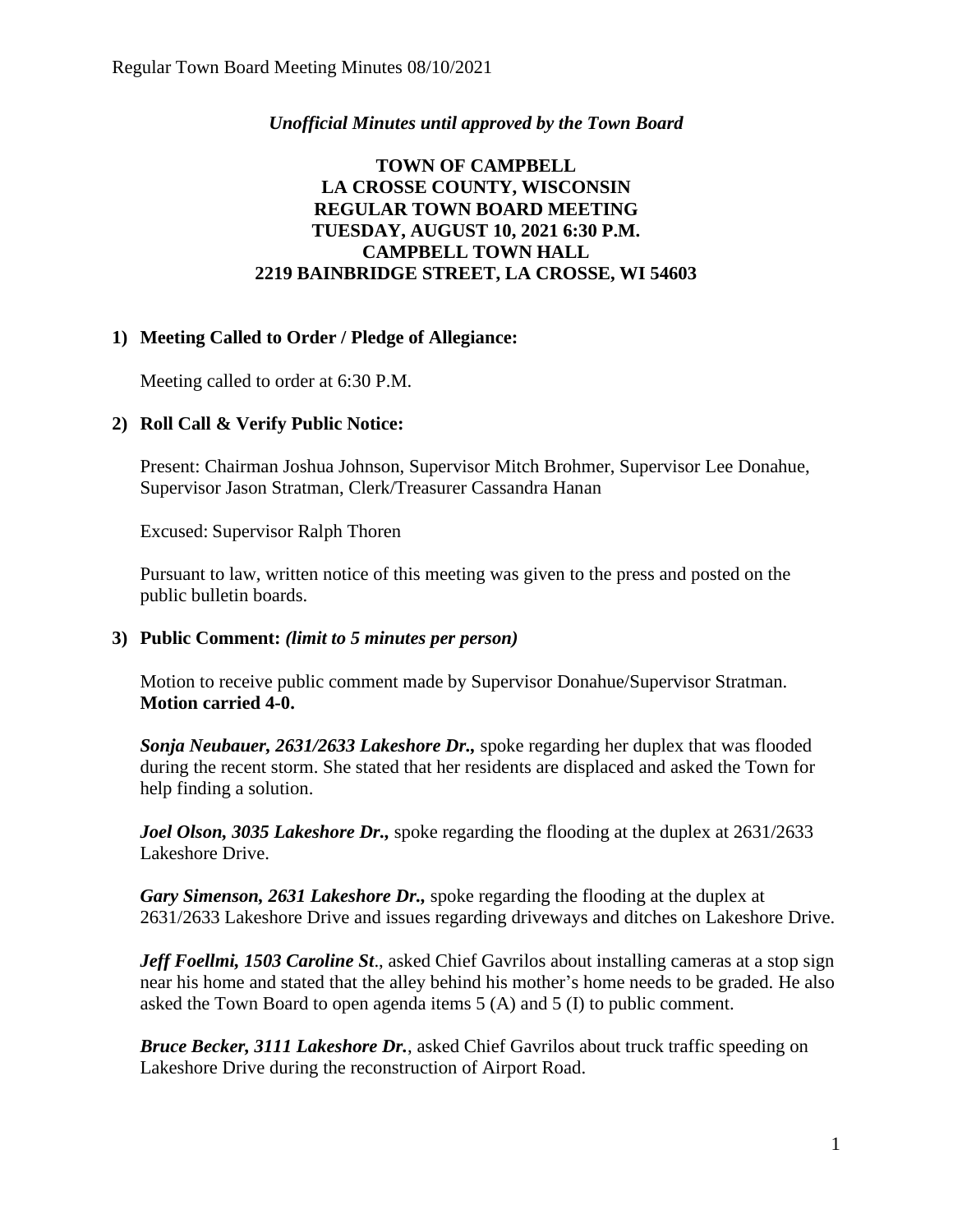Chief Gavrilos stated that the police department has contacted the City of La Crosse and Croell Concrete to discuss speeding issues. He also stated that the department has been focusing their speed grant enforcement in that area.

Motion to close public comment made by Supervisor Donahue/Supervisor Brohmer. **Motion carried 4-0.**

- **4) Consent Agenda: (All items listed are considered routine and will be enacted with one motion. There will be no separate discussion of these items unless a Board member so requests, in which case the item will be removed from the Consent Agenda and be considered on the Regular Agenda).**
	- **A) Approval of Minutes:** Regular Board Meeting 07/13/2021, Special Town Board Meeting 7/27/2021
	- **B) Plan Commission Meeting Recommendations:** None
	- **C) Payment of Bills:**

Motion to approve the Consent Agenda made by Supervisor Stratman/Supervisor Donahue. **Motion carried 4-0.** 

# **5) Business:**

A) General updates on DNR water advisory. (Donahue)

Supervisor Donahue provided updates on the current DNR water advisory. Updates included: the timeline and criteria for the water advisory, the release of the report by the Wood Group on the sampling results, the feasibility study status, the ongoing site investigation by the City of La Crosse, and proposed legislation at the state and local levels. She also stated that the DNR will hold its next listening session in September.

Motion to open agenda item 5 (B) for public comment made by Supervisor Donahue/Supervisor Stratman. **Motion carried 4-0.**

*Bruce Becker, 3111 Lakeshore Dr.,* asked what will happen when the 6-month water agreements come to an end and asked about federal funding possibilities.

Supervisor Donahue stated that she expects the DNR to continue the advisory and to continue providing water to residents as is happening in other parts of the state. She also stated that she is in frequent contact with Congressman Kind's office regarding possible legislation and funding opportunities.

*Joel Olson, 3035 Lakeshore Dr.*, commented regarding the PFAS levels in the City of La Crosse's water.

*Gary Simenson, 2631 Lakeshore Dr.,* spoke regarding the history of the water situation with the City of La Crosse.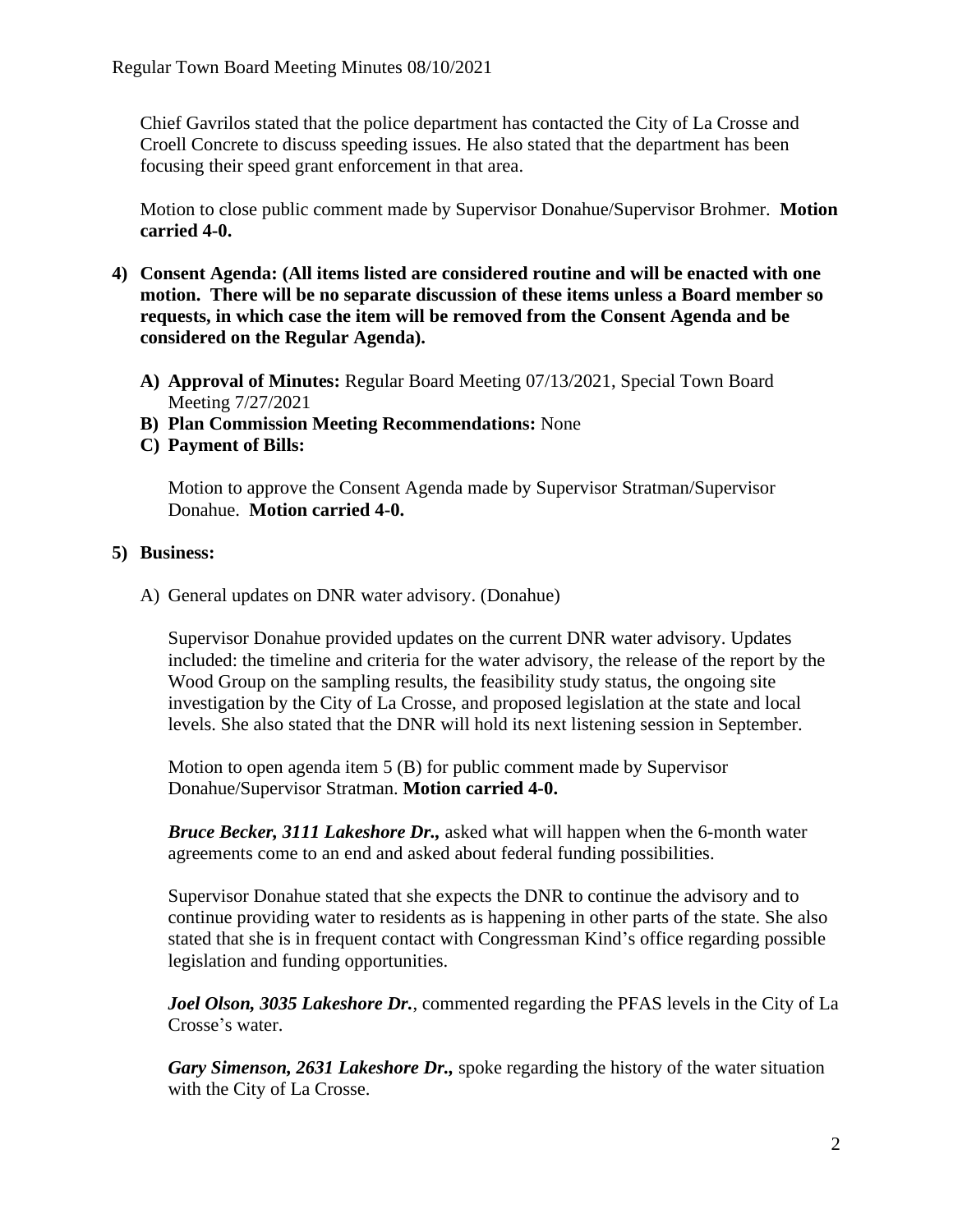*Andrew Gavrilos, 344 Tellin Ct.,* thanked the Town Board, especially Supervisor Donahue, for their work on the PFAS contamination issue.

Motion to close public comment made by Supervisor Donahue/Supervisor Stratman. **Motion carried 4-0.**

*Not an action item*

**B)** Discussion and possible action regarding annual reviews for Town employees. (Held Over) (Chair)

Motion to approve the proposed employee review form made by Supervisor Donahue/Supervisor Stratman. **Motion carried 4-0.**

**C)** Approval of Operators Licenses for Jolene Olson, Jacob Zielsdorf, Megan Zielsdorf, Kevin Candahl, and Kristin Davis (Clerk)

Motion to vote on the applicants separately made by Supervisor Donahue/Supervisor Stratman. **Motion carried 4-0.**

Motion to approve the operator's license for Joleen Olson made by Supervisor Donahue/Supervisor Stratman. **Motion carried 4-0.**

Motion to approve the operator's license for Jacob Zielsdorf made by Supervisor Brohmer/Chairman Johnson. **Motion carried 3-1. Supervisor Donahue voted "no".**

Motion to approve the operator's license for Megan Zielsdorf made by Supervisor Brohmer/Chairman Johnson. Motion carried **3-1. Supervisor Donahue voted "no".**

Motion to approve the operator's license for Kevin Candahl made by Supervisor Stratman/Chairman Johnson. **Motion carried 3-0. Supervisor Donahue abstained.** 

Motion to approve the operator's license for Kristin Davis made by Chairman Johnson/Supervisor Brohmer. **Motion carried 4-0.**

**D)** Consideration of Ordinance #2021-3 An Ordinance Amending the Procedure for Issuance of Operator's Licenses in the Town of Campbell. (Clerk)

Clerk Hanan explained that state statutes now allow for the Town Board to designate the Clerk to issue operator's licenses. The application and background check process would remain unchanged.

Motion to approve Ordinance #2021-3 made by Supervisor Brohmer/Supervisor Stratman. **Motion carried 4-0.**